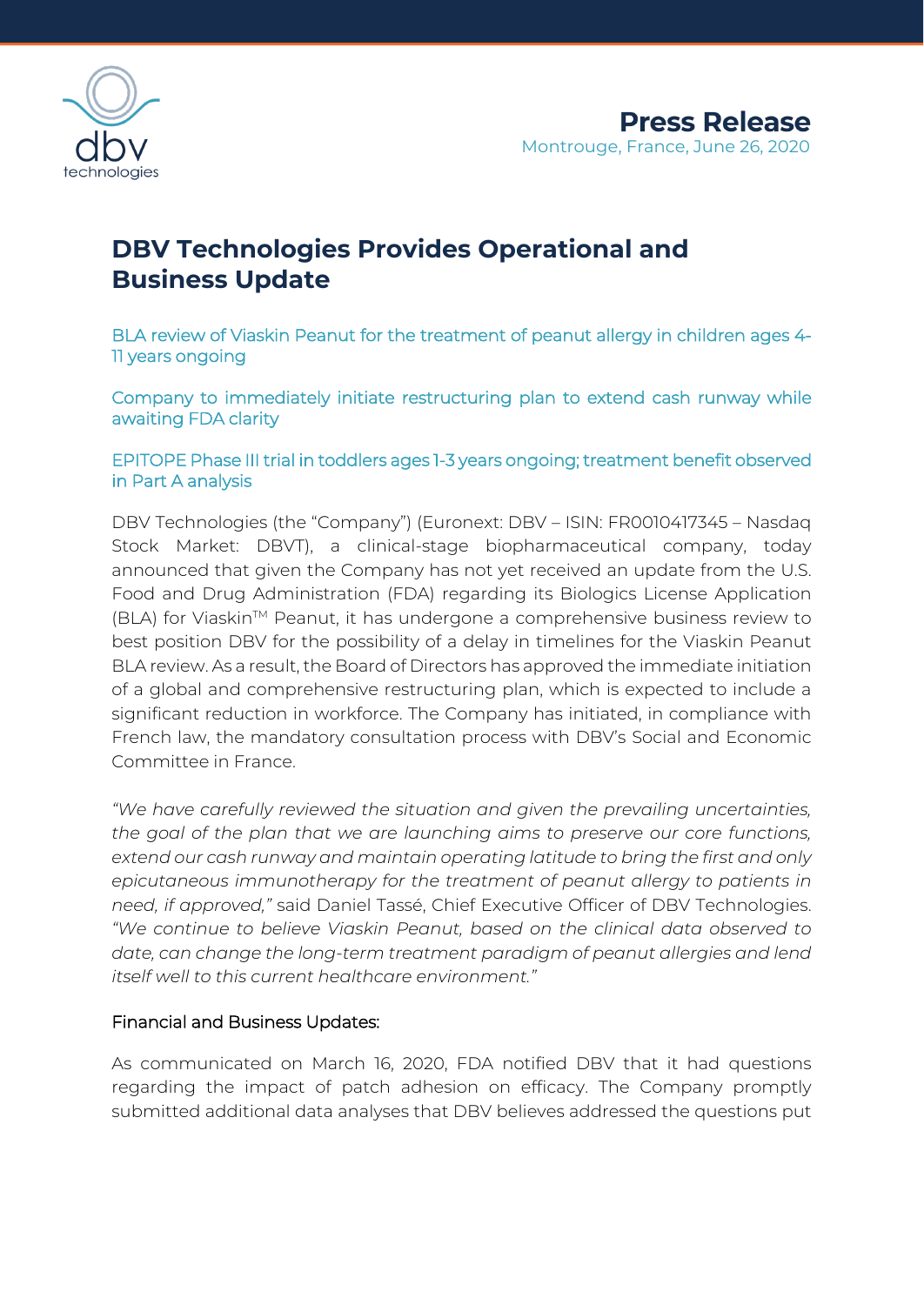

forward by the FDA and asked the FDA to provide feedback on the path forward. These data analyses, which showed that the majority of patients treated with Viaskin Peanut achieved sufficient daily application duration to experience clinical benefit, have also been published in two peer-reviewed publications<sup>12</sup>. Following submission of the data analyses in April and requests for discussion, FDA did not provide further information beyond that the data was being reviewed and the target action date of August 5, 2020 remains unchanged. Given the absence of clarity from the FDA, DBV is implementing a restructuring plan that will provide the flexibility to continue the BLA review process, prepare to bring Viaskin Peanut to patients, if approved, and preserve the Company's cash runway.

DBV plans to focus on Viaskin Peanut and scale down other clinical programs and pre-clinical spend. The Company is contemplating the implementation of cost reduction measures across the organization, while preserving core activities and competencies. Under the revised plan and proposed cost structure, DBV now expects that its current balance of cash and cash equivalents of €262.4 million at the end of the first quarter of 2020 will be sufficient to fund operations significantly beyond the prior guidance of the first quarter of 2021. Following feedback from FDA on the Viaskin Peanut BLA review, the Company will provide updated financial guidance.

# Clinical Trials Update:

All ongoing clinical trials will continue as planned; however, enrollment timelines have been impacted by COVID-19. The Company's global collaboration with Nestlé Health Science to develop diagnostic product candidates will also continue as planned, subject to the impact of COVID-19. During this unprecedented time, DBV will continue to take additional measures as required to preserve the safety of its employees and mitigate potential impact of COVID-19 on the Company's business.

The Company also provided an update on the ongoing EPITOPE trial, a two-part, pivotal Phase III clinical trial assessing the safety and efficacy of Viaskin Peanut for the treatment of peanut-allergic toddlers ages 1 to 3 years, to complement the proposed indication in children ages 4 to 11 years currently under FDA review. As previously reported, Part A showed that both doses studied (100 µg (n=20) and 250 µg (n=21)) were reported to be well tolerated, with no treatment-related serious adverse events (SAEs). Patients in both treatment arms showed consistent treatment effect after 12 months of therapy, as assessed by a double-blind placebo-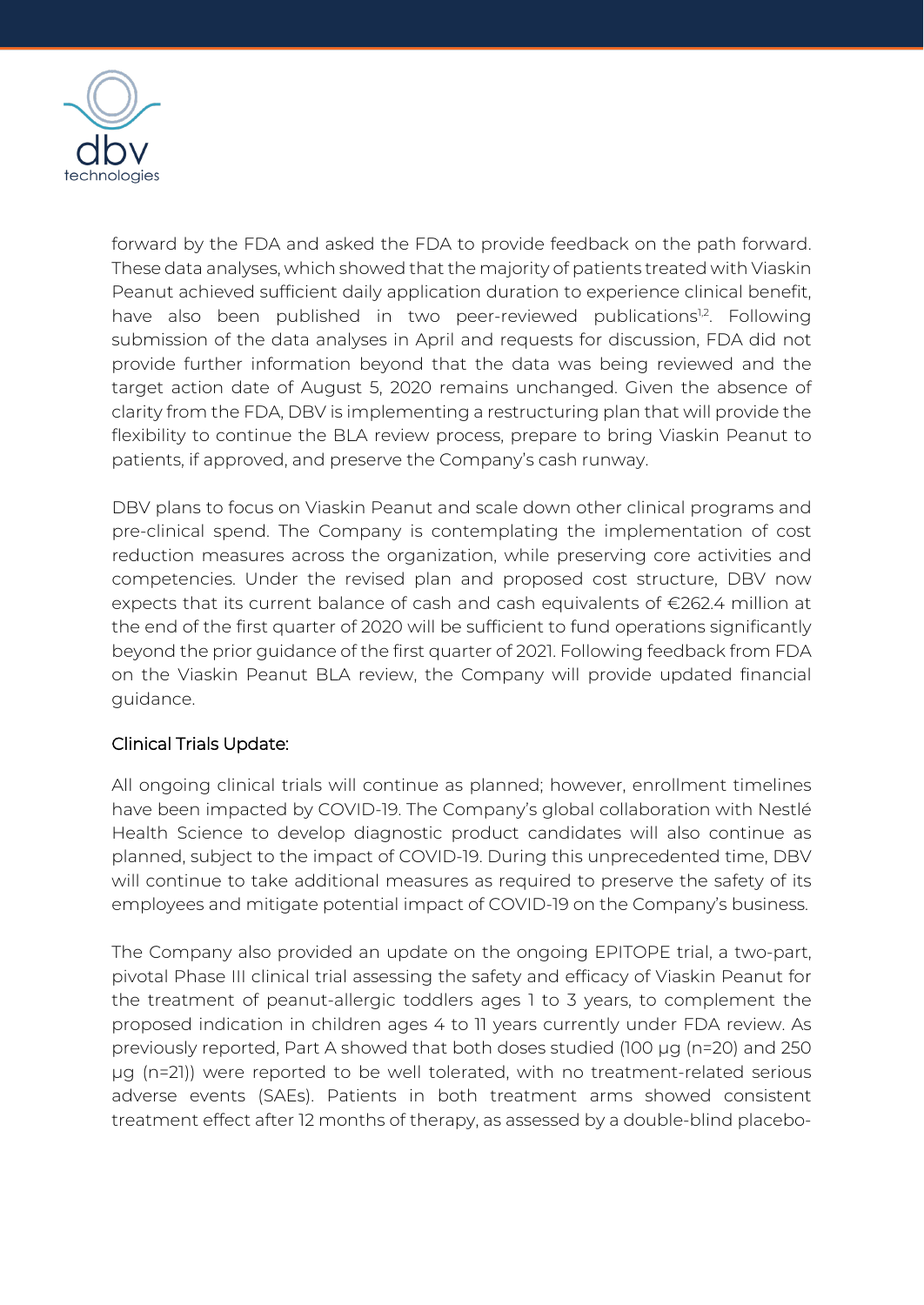

controlled food challenge and biomarker results. Part A subjects were not included in Part B and the efficacy analyses from Part A were not statistically powered to demonstrate superiority of either dose versus placebo. These results validate the ongoing investigation of the 250 µg dose in this age group, which is the dose being studied in Part B of the study.

Based on the current COVID-19 pandemic and uncertainty surrounding study enrollment, the Company anticipates providing an update regarding sample size and expectations for completion of enrollment of Part B in the second half of 2020. The Company will evaluate potential options including adjusting the target enrollment for Part B.

*"These initial data from EPITOPE, our second Phase III clinical trial for Viaskin Peanut, provide support for an epicutaneous immunotherapy approach to treating food allergy in this age group,"* said Pharis Mohideen, M.D., Chief Medical Officer of DBV Technologies. *"There is a growing body of scientific evidence that supports the importance of treating peanut-allergic patients from a young age, when they are most likely to be diagnosed. These findings are important not only for understanding the science of epicutaneous immunotherapy in different age groups, but also for advancing a potential treatment option for very young patients."*

#### About EPITOPE

EPITOPE is expected to enroll approximately 400 patients (51 in Part A and 350 in Part B) in approximately 50 centers across North America (Canada and the United States), Europe, and Australia. The EPITOPE trial is a two-part trial: Part A was designed to assess the safety of Viaskin Peanut 100 µg and 250 µg and to determine the highest safe dose, and Part B is designed to assess the efficacy and safety of the selected dose. In Part A, 51 patients were randomized 1:2:2 to receive either placebo or Viaskin Peanut 100 μg or 250 μg. A planned safety analysis by the independent Data Safety and Monitoring Board (DSMB) was performed after three months of treatment to determine the highest safe dose to be studied in Part B. There were no safety concerns observed with either of the two doses, and patients will continue on their respective treatment and remain on the same active dose or placebo they received in Part A up to month-12. In Part B, patients will be randomized 2:1 to receive Viaskin Peanut 250 µg or placebo.

The primary endpoint is based on a responder analysis after 12 months of treatment with the selected dose of Viaskin Peanut. Efficacy will be assessed using a double-blind, placebo-controlled food challenge (DBPCFC). For patients with a baseline peanut protein eliciting dose (ED) equal to or less than 10 mg, a responder is defined as a patient with a peanut protein ED equal to or greater than 300 mg of peanut protein after 12 months of treatment. For patients with a baseline ED greater than 10 mg, a responder is defined as a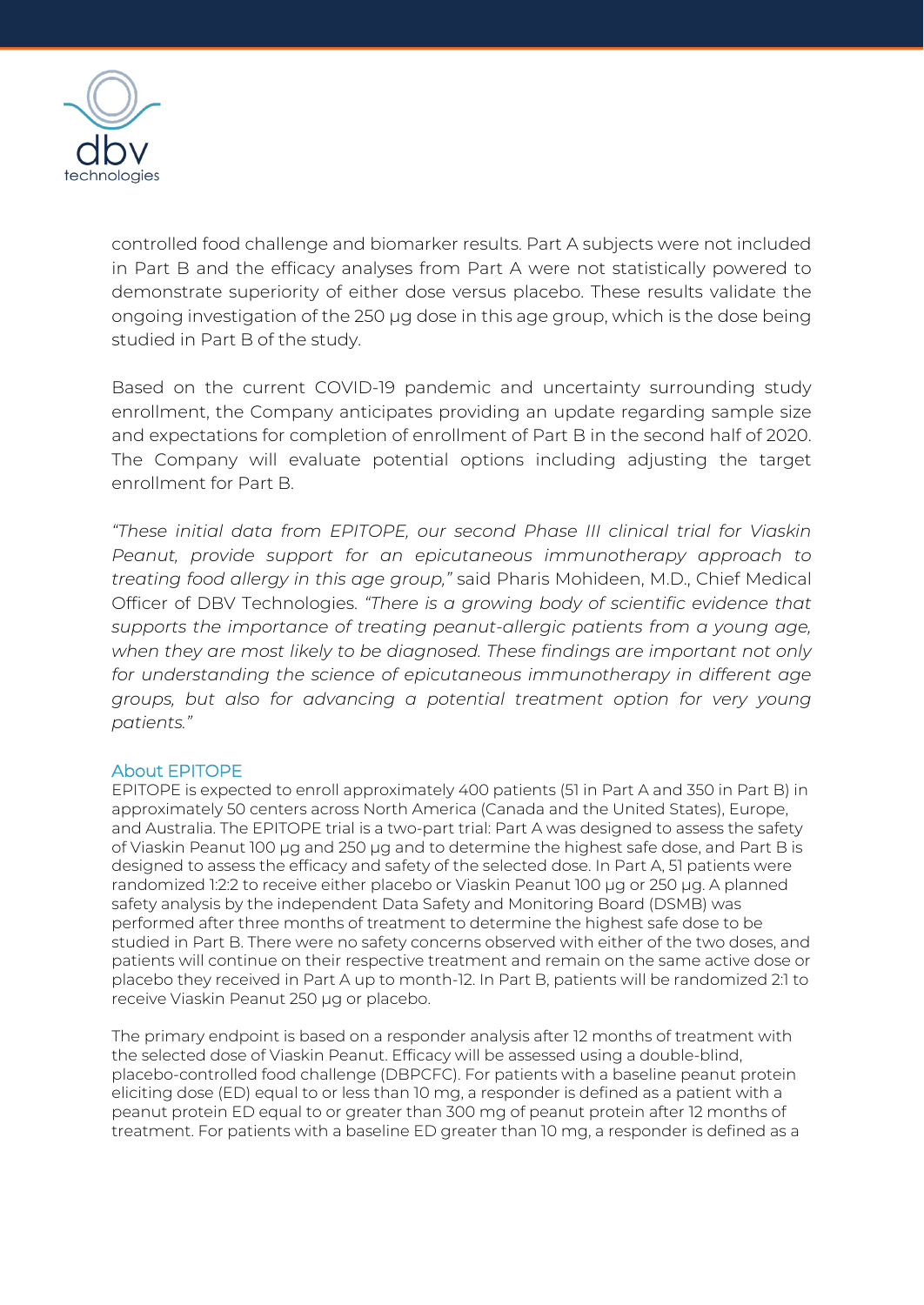

patient with a peanut protein ED equal to or greater than 1,000 mg of peanut protein after 12 months of treatment. As a secondary efficacy endpoint, Cumulative Reactive Dose (CRD), will also be evaluated in EPITOPE to establish the total quantity of peanut protein that triggers patient reactions at month 12 of active treatment versus placebo. Serological markers will also be measured at baseline, 3, 6, and 12 months in order to characterize the immunological changes in patients.

Following the completion of EPITOPE, all eligible patients will have the option to rollover into EPOPEX, a long-term, open-label extension study of Viaskin Peanut 250 µg. Patients enrolling in the EPOPEX study will remain blinded to their respective treatment group in EPITOPE until the EPITOPE study results become publicly available.

#### About DBV Technologies

DBV Technologies is developing Viaskin™, an investigational proprietary technology platform with broad potential applications in immunotherapy. Viaskin is based on epicutaneous immunotherapy, or EPIT™, DBV's method of delivering biologically active compounds to the immune system through intact skin. With this new class of non-invasive product candidates, the Company is dedicated to safely transforming the care of food allergic patients. DBV's food allergies programs include ongoing clinical trials of Viaskin Peanut and Viaskin Milk, and preclinical development of Viaskin Egg. DBV is also pursuing a human proof-of-concept clinical trial of Viaskin Milk for the treatment of Eosinophilic Esophagitis, and exploring potential applications of its platform in vaccines and other immune diseases. DBV Technologies has global headquarters in Montrouge, France and offices in Bagneux, France, and North American operations in Summit, NJ and New York, NY. The Company's ordinary shares are traded on segment B of Euronext Paris (Ticker: DBV, ISIN code: FR0010417345), part of the SBF120 index, and the Company's ADSs (each representing one-half of one ordinary share) are traded on the Nasdaq Global Select Market (Ticker: DBVT).

#### Forward Looking Statements

This press release may contain forward-looking statements and estimates, including statements regarding the potential benefits of the proposed restructuring of the Company's business and potential cost savings, the timelines for the Company's ongoing clinical trials, including in light of the ongoing impact of the COVID-19 pandemic, the potential of Viaskin™ Peanut as a treatment for peanut-allergic children, the conduct and timing of the Company's clinical trials of Viaskin Peanut and the Company's research, development and regulatory plans for its product candidates and preclinical pipeline, including the Company's planned interactions with the FDA regarding Viaskin Peanut and the target action date for the Company's BLA. These forward-looking statements and estimates are not promises or guarantees and involve substantial risks and uncertainties. At this stage, the products of the Company have not been authorized for sale in any country. Among the factors that could cause actual results to differ materially from those described or projected herein include uncertainties associated generally with research and development, clinical trials and related regulatory reviews and approvals, including the impact of the COVID-19 pandemic, and the Company's ability to successfully execute on its restructuring plans. Furthermore, the timing of any action by the FDA and possible regulatory paths forward cannot be guaranteed. A further list and description of these